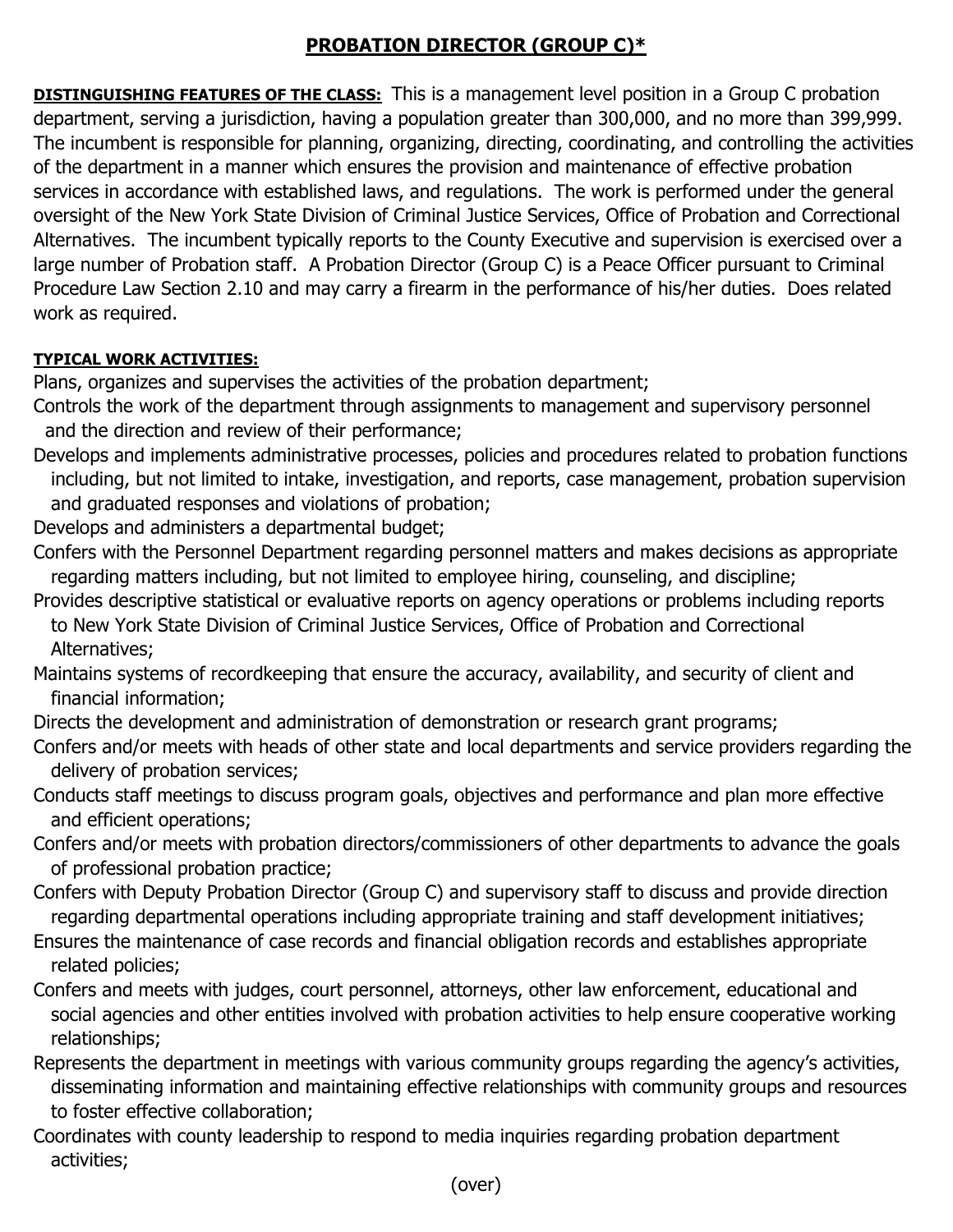## **FULL PERFORANCE KNOWLEDGE, SKILLS, ABILITIES AND PERSONAL CHARACTERISTICS:**

Thorough knowledge of management principles and practices; thorough knowledge of the principles and techniques of investigation, interviewing, case recording and report preparation as they apply to probation activities; thorough knowledge of laws and rules pertaining to probation work and the functions and procedures of family and criminal courts; thorough knowledge of the principles underlying human behavior, growth and development; thorough knowledge of the specific rules and procedures related to the department; thorough knowledge of current trends and developments in the fields of probation and community corrections; thorough knowledge of methods of differential supervision of probationers, including the application of cognitive behavioral interventions and motivational techniques; thorough knowledge of effective assessment, case planning and management; thorough knowledge of special offender populations such as domestic violence offenders, sex offenders, DWI offenders, youthful offenders, juvenile offenders, Persons In Need of Supervision and juvenile delinquents; thorough knowledge of juvenile and adult risk and needs assessment instructions; good knowledge of the provisions of the Health Insurance Portability and Accountability Act (HIPPA) regulations and policies relating to confidentiality of case record information; good knowledge of local government budget process; good knowledge of community resources; good knowledge of employment, training and treatment options available to probation; working knowledge of fiscal internal control principles governing financial obligations and departmental operations; ability to apply management techniques and plan, organize and direct the operations of the department; ability to plan and supervise the work of others; ability to prepare statistical and other reports; ability to establish and maintain cooperative relations with others; ability to understand and interpret complex technical written information including statutes, regulations and operational procedures; ability to communicate effectively, both orally and in writing; ability to use a firearm safely and effectively if so authorized.

**MINIMUM QUALIFICATIONS:** (For appointment to positions in the non-competitive class or when filled on an open-competitive basis): A Bachelor's degree or higher which included or was supplemented by thirty (30) credit hours in the social or behavioral sciences\*\* and two (2) years of experience as a Deputy Probation Director (Group B) or a Deputy Probation Director (Group C or D) or three (3) years of experience as a Probation Director (Group A), Deputy Probation Director (Group B), Probation Supervisor II or equivalent experience in a probation agency.

## **NOTES:**

- 1. Course work at the graduate degree level in social work, social sciences, education, administration, law, criminal justice, or comparable curriculum may be substituted for one (1) year of the required experience.
- 2. The class specifications including the minimum qualifications for positions in Probation Departments are established by rule and regulations of the Division of Criminal Justice Services. These class specifications are found in Title 9 NYCRR Part 347, Appendix H-10.